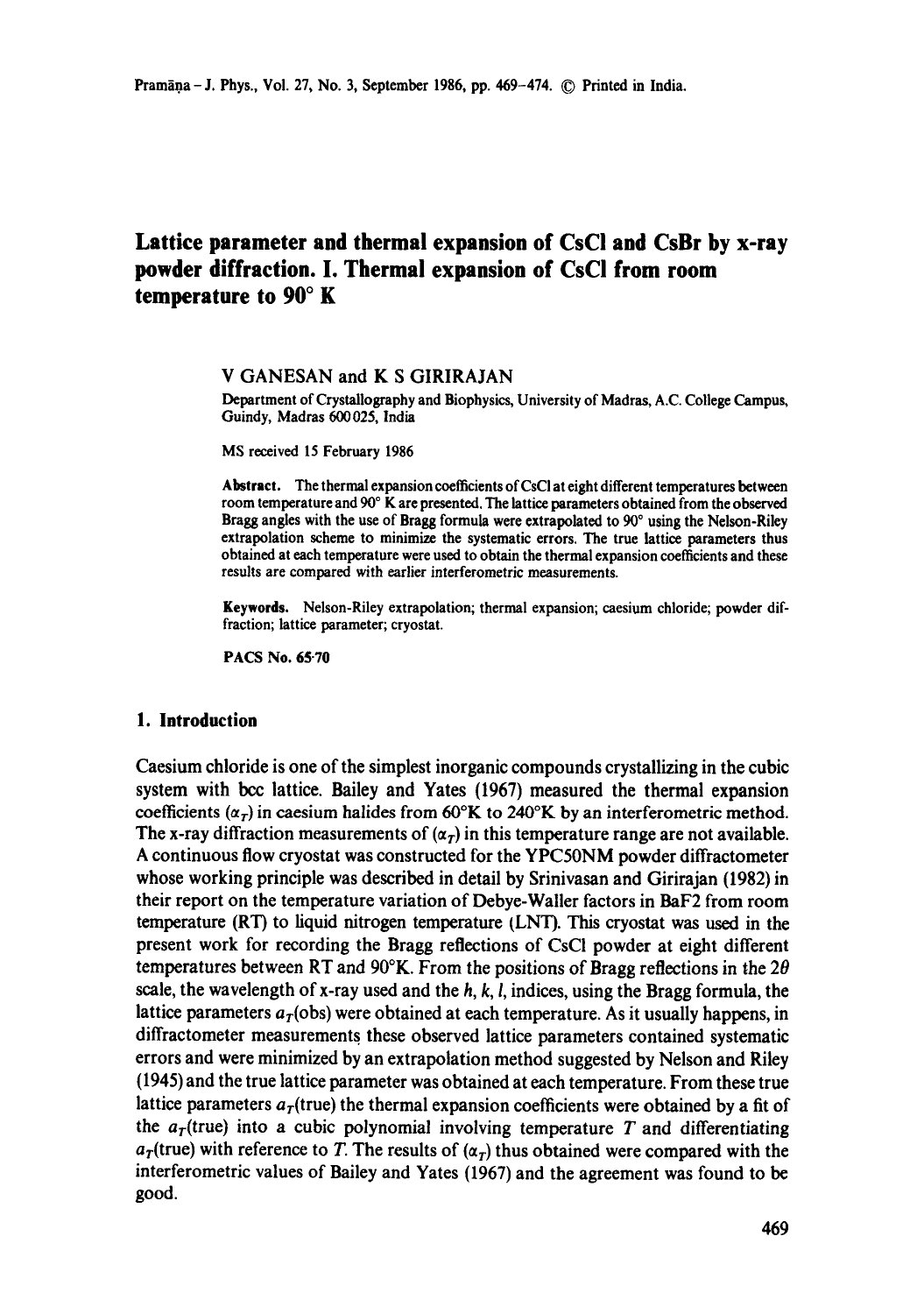### **2. Experimental details**

The description of the continuous flow cryostat and its working principle was described in detail by Srinivasan and Girirajan (1982). With this cryostat the experiment was carried out in the following way.

Analar pure CsCI powder supplied by (BDH) was ground to a very fine powder which is passed through a 325 mesh screen. After applying a little vacuum grease uniformly in the slot of the copper plate of the cryostat to improve thermal contact the powdered CsCI was filled in to the slot and pressed to get a smooth surface. The cryostat was then assembled and mounted on the central spindle of the diffractometer. The sample was properly centred by using the adjustable mount and by looking at the correct position of the largest peak for CsCI which occurs at  $2\theta = 30^{\circ}40'$  at ASTM standards. Then the vacuum chamber was evacuated to a vacuum better than  $10^{-4}$  torr before the experiment was started. Copper  $K_{\alpha}$  radiation was used with nickel filter for this work. The diffractograms of the various reflections were recorded at least two to three times to check the reproducibility. The diffractograms were recorded at six different temperatures between RT and 90°K. A standard copper constantan thermocouple was used to measure the temperature of the sample and by a manual control of the valves provided near the suction end of the cryostat it was possible to keep the specimen temperature at a constant value to within  $\pm 0.1$ °K at any particular temperature of recording between RT and LNT throughout the course of the experiment.

#### **3. Analysis**

The diffractograms at eight different temperatures between RT and 90°K were collected and the position in  $2\theta$  scale for each Bragg peak at each temperature was obtained. It was noticed that except for the first five Bragg peaks, the remaining Bragg peaks beyond  $2\theta = 60^{\circ}$ , showed two distinct but close peaks due to  $K_{\alpha}$ , and  $K_{\alpha}$ . The correct position in 20 scale for peaks showing  $\alpha_1$  and  $\alpha_2$  resolution was also obtained at each temperature and after ascertaining that the *hkrs* do not change at each temperature of measurement the following procedure was adopted to obtain the true lattice parameter which is used in the evaluation of thermal expansion coefficients.

#### 3.1 *Least squares method and extrapolation*

The lattice parameters  $a<sub>T</sub>$ (obs) obtained from the 2 $\theta$  values, the wavelength of x-rays and h, k, l, values using the formula

$$
a_T(\text{obs}) = \frac{\lambda}{2 \sin \theta_{\text{obs}}} (h^2 + k^2 + l^2)^{1/2}
$$
 (1)

contained random and systematic errors in measurements which had to be minimized and the true lattice parameter had to be evaluated by extrapolation. In counter diffractogram measurements the usual systematic errors encountered are (i) misalignment of the instrument i.e. the centre of the incident beam must intersect the diffractometer axis and the zero position of the counter slit; (ii) use of a flat specimen instead of a curved specimen; (iii) absorption in the specimen; (iv) displacement of the specimen from the diffractometer axis which is the largest single source of error and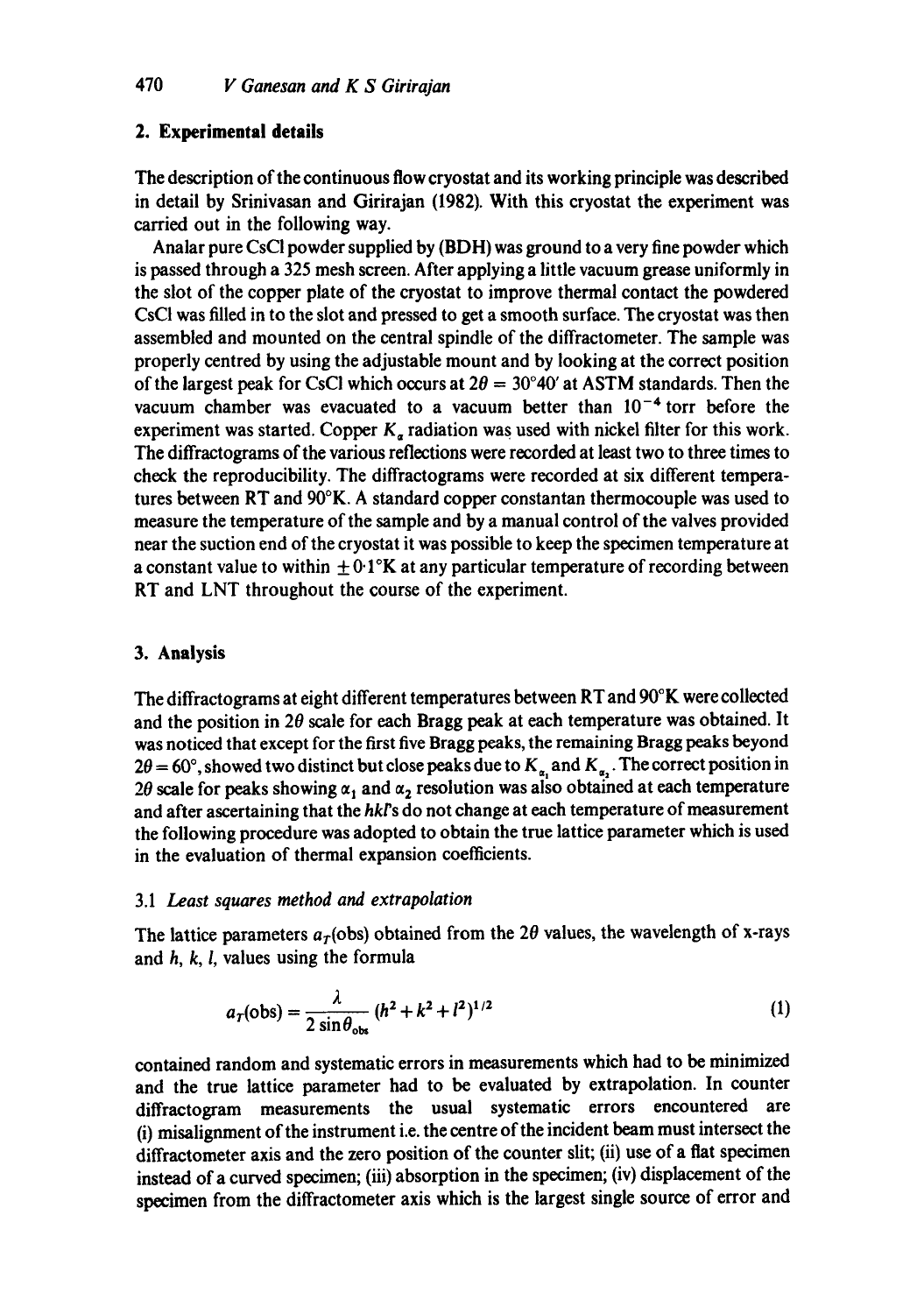(v) vertical divergence of the incident beam. Error number (5) was minimized by decreasing the vertical opening of the counter slit of the diffractometer. For errors (2) and (3)  $\Delta a/a<sub>T</sub>$  (where  $\Delta a$  is the error in the observed lattice parameter) varies as  $\cos\theta$  and varies as  $\cos^2 \theta / \sin \theta$  for error (4). Therefore no single extrapolation can be completely satisfactory. The various sources of error particularly absorption have been analyzed earlier (Nelson and Riley 1945; Taylor and Sinclair 1945) more rigorously and the following relation

$$
\frac{\Delta a}{a_T} = K \left[ \frac{\cos^2 \theta}{\sin \theta} + \frac{\cos^2 \theta}{\theta} \right]
$$
 (2)

holds quite accurately not only at high angles but also at very low values of  $\theta$ . Therefore in the present work the bracketed terms in (2), sometimes known as the Nelson-Riley function, were used for error minimization and extrapolation. In addition to the five errors listed, there are errors arising out of (i) spectral distribution of the wavelength of x-rays and (ii) Lorentz-polarization correction (Parrish and Wilson 1959). These errors have large contribution beyond  $2\theta = 125^\circ$  and do not vanish upon extrapolation (Ladell *et al* 1959). Owing to the fact that there are only a few feeble reflections in the region beyond  $2\theta = 125^{\circ}$ , the reflections beyond this region were not traced. The positional shift of the Bragg peaks in 2 $\theta$  upto 125° are almost zero because of these last mentioned two errors and therefore corrections for these errors were not considered. The most obvious and straightforward method of extrapolation is to use the least squares method to find the best straight line on a plot of the observed lattice parameters  $a_r$ (obs) against  $[(\cos^2 \theta / \sin \theta) + (\cos^2 \theta / \theta)]$  and this has been used in the present work. Typical results of the least squares analysis are shown graphically in figures I and 2 for RT and 90°K. The prominent higher angle reflections from  $2\theta = 70^{\circ}$  to  $2\theta = 125^{\circ}$  were used for extrapolation.

In table 1 the true lattice parameter  $a<sub>T</sub>(true)$  obtained by the extrapolation procedure described above along with the estimated standard deviations are given for each temperature. The true lattice parameters thus obtained were subjected to a polynomial fitting to evaluate the thermal expansion coefficients.



**Figure** 1. Plot of lattice parameter vs N-R function at room temperature for CsC1.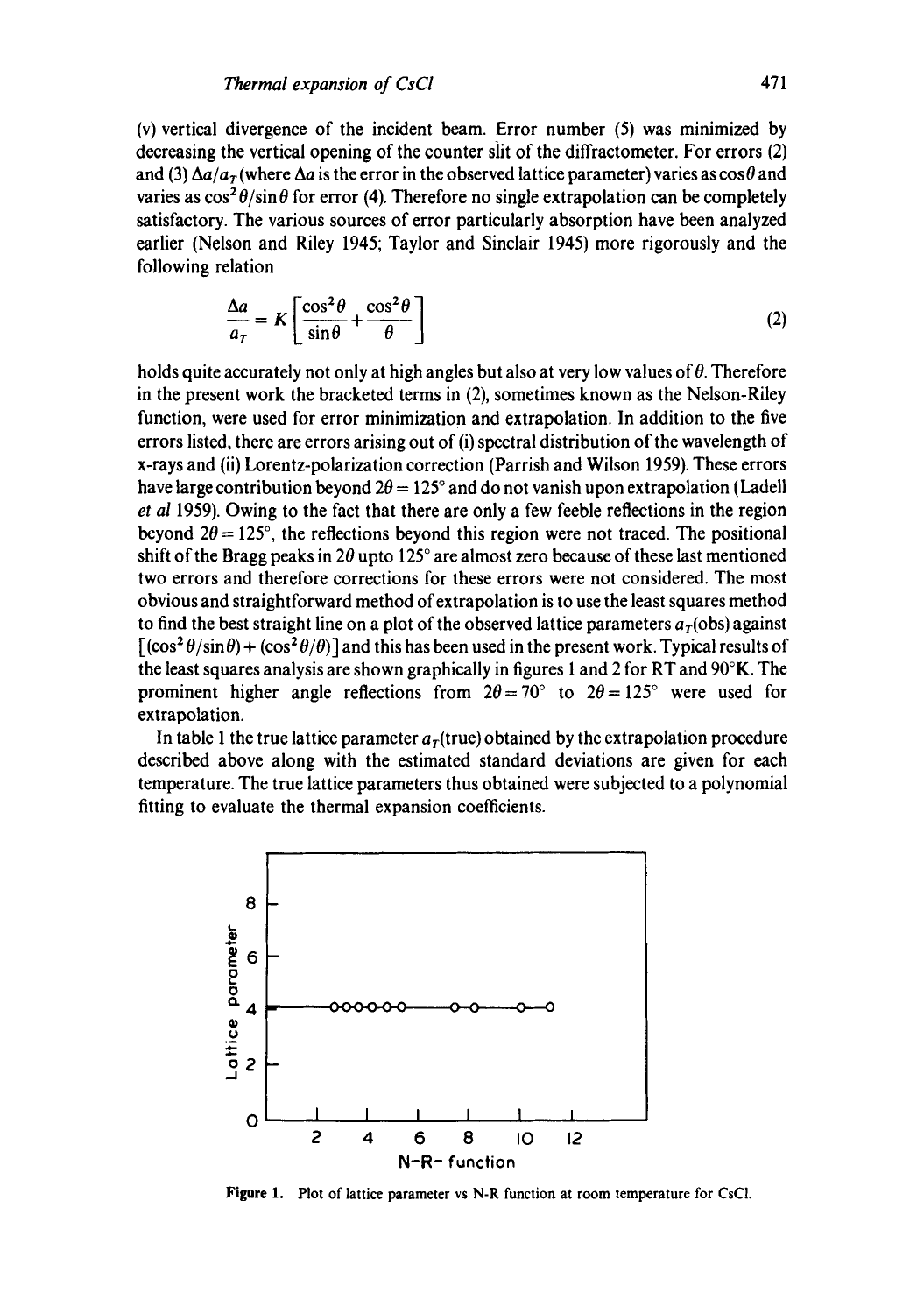

**Figure** 2. Plot of lattice parameter vs N-R function at 90°K for CsCI.

#### 3.2 *Estimation of thermal expansion coefficients*

If  $a_T$ (true) represents the true lattice parameter at  $T<sup>o</sup>$  K then  $a_T$ (true) can be written in a cubic polynomial involving temperature  $T$  of the form,

$$
a_T(\text{true}) = a_0 + C_1 T + C_2 T^2 + C_3 T^3, \tag{3}
$$

where  $a_0, C_1, C_2$  and  $C_3$  are constant coefficients, from which  $\alpha_T$ , the thermal expansion coefficient can be found by differentiating  $a_T$ (true) with respect to T and dividing by  $a_0$ . By this,

$$
\alpha_T = \frac{1}{a_0} \frac{d}{dT} \left[ a_T(\text{true}) \right] = \frac{C_1}{a_0} + \frac{2C_2}{a_0} + \frac{3C_3 T^2}{a_0} \,. \tag{4}
$$

The values of the constant coefficients  $a_0$ ,  $C_1$ ,  $C_2$  and  $C_3$  are  $a_0 = 4.07925$ ;  $C_1 = 1.096E$  $-4$ ;  $C_2 = 1.817E - 7$  and  $C_3 = -7.723E - 11$ . In figure 3 the plot of  $a_T$ (true) vs T is shown in which the continuous curve represents the cubic polynomial and the dots represent the experimental points. Table 2 gives the thermal expansion coefficients  $\alpha_T$  of CsCl,

**Table** 1. Temperature vs lattice parameter for CsCI (Temp. in  ${}^{\circ}\mathbf{K}$  and  $a_{\tau}$ (true) the lattice parameter in  $\overline{A}$  (E.S.D's are in brackets).

| No. | Temp.     | $a_{\tau}$ (true) |
|-----|-----------|-------------------|
| 1   | $90-0$    | 4.09048 (2)       |
| 2   | $101-0$   | 4.09202 (2)       |
| 3   | 125.8     | 4.09574 (2)       |
| 4   | $166 - 1$ | 4.10210(2)        |
| 5   | 200.2     | 4 10783 (2)       |
| 6   | $230-8$   | 4.11329(2)        |
| 7   | $258 - 7$ | 4.11841(4)        |
| 8   | 298.0     | 4.12599(2)        |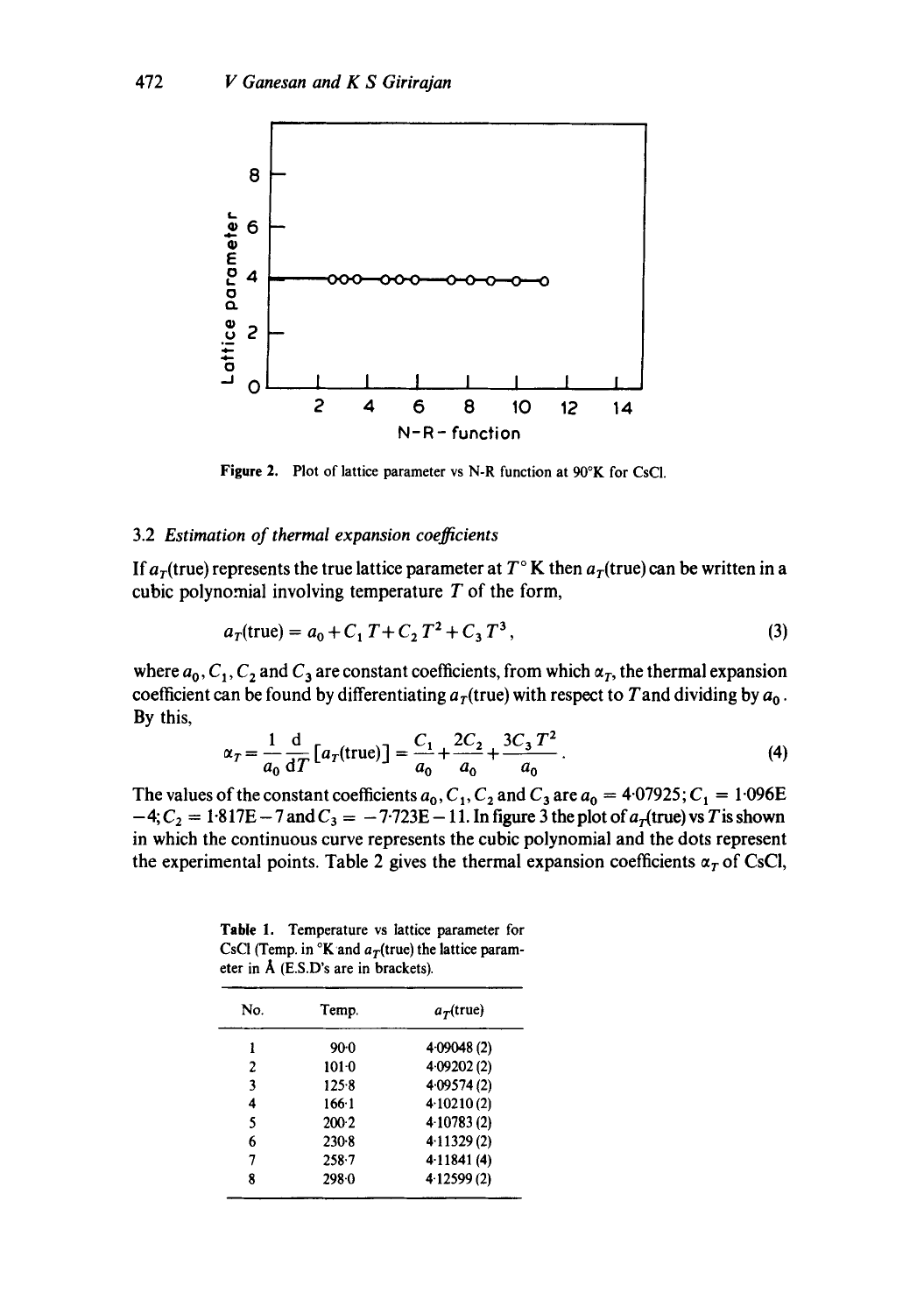obtained by using (4) and the constant coefficients given above along with the smoothed values of the interferometric measurements of Bailey and Yates (1967) for comparison. The absolute error in the values of  $\alpha<sub>T</sub>$  in the interferometric measurements are 2  $\%$  in this temperature range.

#### **4. Discussion**

From table 2 it is seen that the true lattice parameters at various temperatures obtained by the least squares method fit very well with the cubic polynomial of the type represented by (3) and the constants of the polynomial when used to estimate  $\alpha_T$  are found to give values which agree with the previous interferometric measurements of Bailey and Yates (1967).



Figure 3. Plot of  $[a_T(\text{true})-4.08] \times 1000$  vs temperature. Dots represent experimental points and the continuous curve, the cubic polynomial.

**Table 2.** Thermal expansion coefficients of CsCI.

| No.            |             | $\alpha_T \times 10^{-6}$ /°K |                                             |
|----------------|-------------|-------------------------------|---------------------------------------------|
|                | Temp.<br>°K | Present<br>values             | <b>Bailey and Yates</b><br>(1967)<br>values |
| 1              | $90-0$      | 344                           | 34.3                                        |
| $\overline{2}$ | 1010        | 35.2                          | $35-1$                                      |
| 3              | $125-8$     | 37.2                          | $37 - 2$                                    |
| 4              | 166.1       | 40:1                          | $40-2$                                      |
| 5              | $200-2$     | 42.4                          | 42.5                                        |
| 6              | $230-8$     | 44.4                          | 44.4                                        |
| 7              | $258 - 7$   | 46.1                          | 45.9                                        |
| 8              | 298.0       | $48 - 4$                      | 47.8                                        |